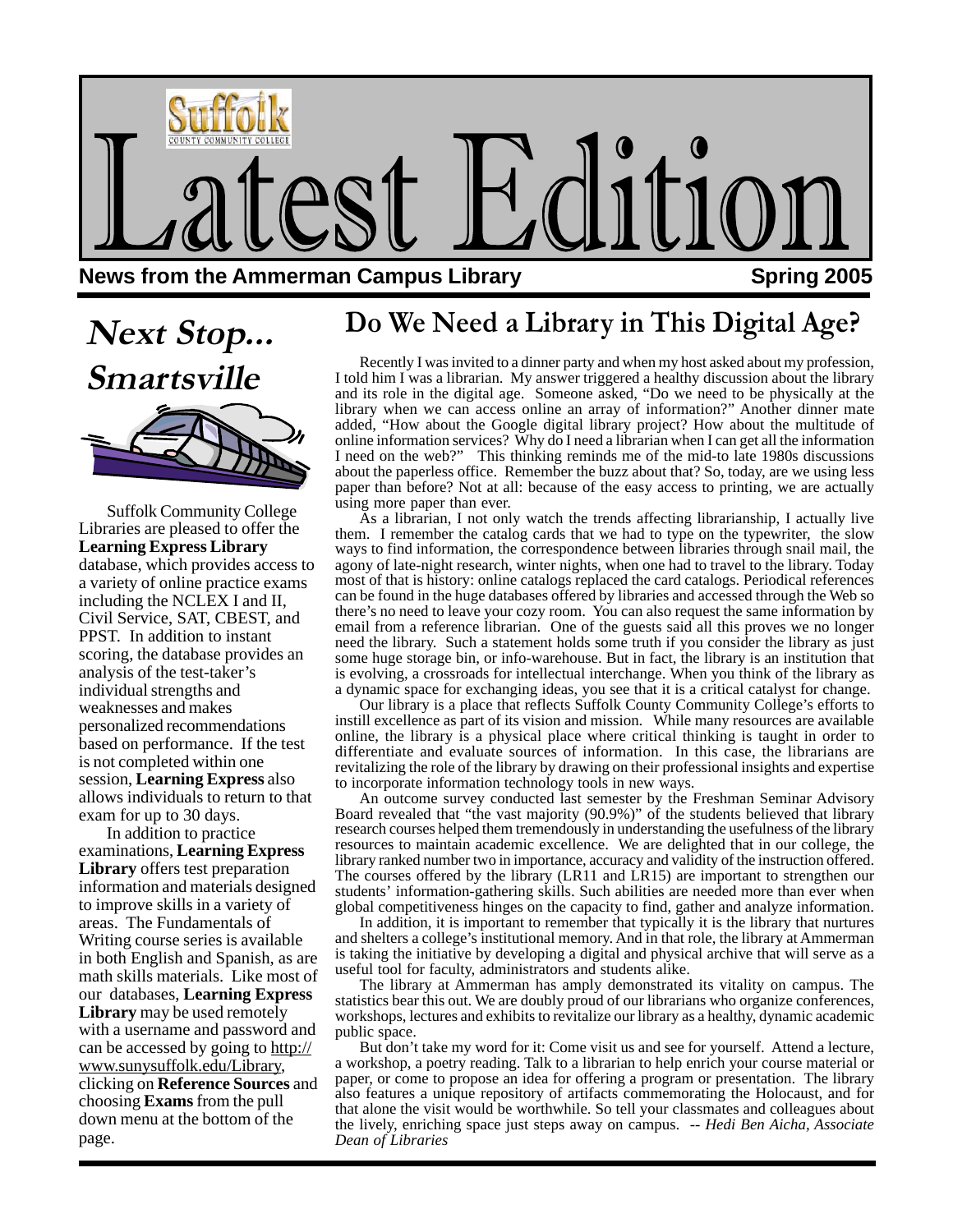# **<sup>T</sup>his Just In . . . Some Recent Additions**

**Focus on New Books**

A Culture of Conspiracy: Apocalyptic Visions in Contemporary America BL503.2 .B37 2003 The Rebellious Slave: Nat Turner in American Memory F232 .S7 F74 2004 Henry and Edsel: the Creation of the Ford Empire HD9710 .U52 F655 2003 Lifestyle Marketing: Reaching the New American Consumer HF5415.127 .M535 2003 From Chivalry to Terrorism: War and the Changing Nature of Masculinity HQ1090 .B7 2003 Restoring the Lost Constitution: the Presumption of Liberty KF4541 .B313 2004 Impossible Subjects: Illegal Aliens and the Making of Modern America KF4800 .N485 2004 Solving Discipline & Classroom Management Problems: Methods & Models for Today's Teachers: LB3012 .W65 2005 How Sweet the Sound: Music in the Spiritual Lives of Americans ML2911 .S76 2004 Highway 61 Revisited: the Tangled Roots of American Jazz, Blues, and Country Music ML3477 .S21 2004 Installation Art in the New Millennium: the Empire of the Senses N6494 . I56 D423 2004 The Gardens of Emily Dickinson PS1541 .Z5 F265 2004 Flannery O'Connor and the Christ-haunted South PS3565 .C57 Z97 2004 Psychology in the Physical and Manual Therapies RM701 .P74 2004 The Frankenfood Myth: How Protest and Politics Threaten the Biotech Revolution TP248.23 .M556 2004 Whole World on Fire: Organizations, Knowledge and Nuclear Weapons UA23. E34 2004

### **Focus on Media**

The following videos and DVDs have been added to the library's collection. To use materials for classroom presentations, please call Classroom Media Services at extension 4189.

| The Overspent American                                         | VH 2042 |                |
|----------------------------------------------------------------|---------|----------------|
| <b>Wrestling With Manhood</b>                                  | VH 2046 |                |
| Citizen King                                                   | VH 2053 |                |
| Reporting America at War v. 1 & 2                              | VH 2055 |                |
| America Beyond the Color Line v $1 \& 2$                       | VH 2057 |                |
| Emma Goldman: The Anarchist Guest                              | VH 2058 |                |
| <b>Embracing Diversity</b>                                     | VH 2061 |                |
| Eyes on the Fries: Young Workers in the Service Economy        | VH 2071 |                |
| Spin the Bottle: Sex, Lies and Alcohol                         |         | <b>DVD</b> 193 |
| Mourning Becomes Electra                                       |         | <b>DVD 236</b> |
| Farmingville                                                   |         | <b>DVD239</b>  |
| Salesman                                                       |         | <b>DVD 241</b> |
| One Day in September                                           |         | <b>DVD 243</b> |
| Fog of War                                                     |         | <b>DVD 246</b> |
| <b>Magdalene Sisters</b>                                       |         | <b>DVD 247</b> |
| Don Giovanni                                                   |         | <b>DVD 250</b> |
| Franz Boas: The Shackles of Tradition                          |         | <b>DVD 252</b> |
| Prisoners Among Us: Italian American Identity and World War II |         | <b>DVD 255</b> |
|                                                                |         |                |

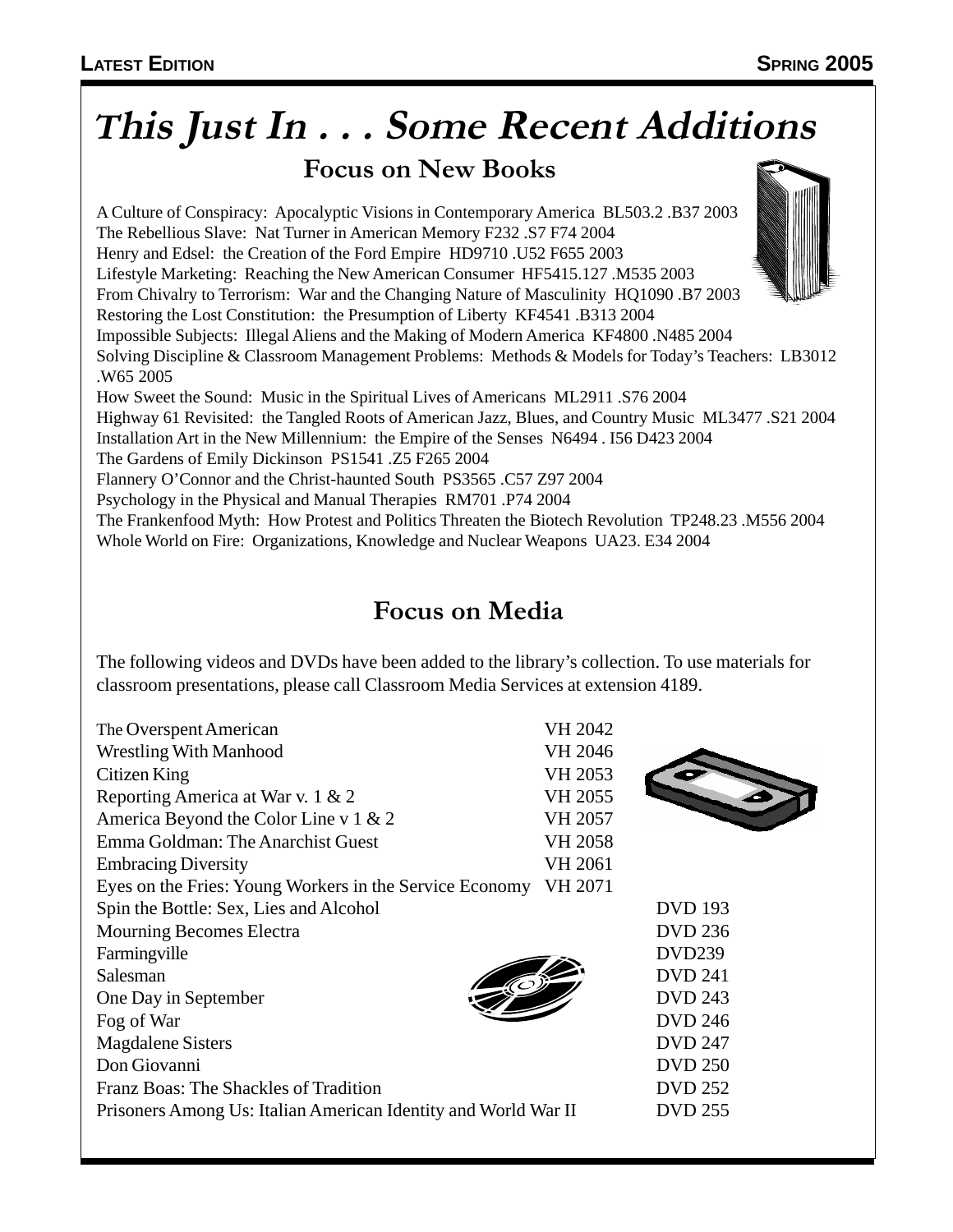### **LATEST EDITION SPRING 2005**

## **Exhibit Tells Story Poetry Smackdown of LI Migrant Farm Workers**

The Ammerman Campus Library, in collaboration with the student club Latinos del Mundo, was proud to host **FROM MIGRANT ALLEY TO HOME: FARMWORK ON LONG ISLAND'S NORTH FORK.**



This 500-square foot, bilingual exhibit

(English/Spanish) looks at the history of migrant farmworking on Long Island. Using historic and contemporary photographs, and work-related artifacts, the exhibit spans decades to tell the story of the work done primarily by African Americans and Puerto Ricans during the 1940s and 1950s, and more recently by Guatemalan, Salvadoran, and Mexican workers. Located in the library's Reference area, the exhibit ran from February 25 through April 11. The exhibit was organized by the Long Island Museum in Stony Brook, NY. Research & Development was completed by Riverhill, a museum consulting firm. Generous support for the travel of the exhibit was provided by the Long Island Community Foundation. Librarian Lisa Meléndez, who arranged for the exhibit to be brough here, is shown above with students Ana H. Giraldo and Farhana Ali. *(photo: Shaun Gerien)*

# **Writers' Cafe Series Cafe Series Comings & Goings**

The Writers' Café Series continued to bring noted authors into our library during the 2004-2005 academic year.

Opening the series in October was Hofstra University Professor Mario Murillo, veteran radio journalist and author of *Colombia and the United States: War, Unrest, and Destabilization*.

Also joining us last fall was Dr. Donald Gilzinger, Jr., SCCC Professor of English and co-editor of *Wicked Times: Selected Poems of Aaron Kramer.* Aaron Kramer was a major American poet who taught English at Dowling College, and often guest-lectured and gave readings at SCCC. Dr. Gilzinger can often be found loitering at the library's reference desk (while wearing his reference librarian hat).

Dr. Lawrence J. Epstein, SCCC Professor of English and a Writers' Café veteran, returned in December to discuss his latest book, *Mixed Nuts: America's Love Affair with Comedy Teams from Burns and Allen to Belushi and Ackroyd.*

Joining us in February, Grant Campus Assistant Professor of History Thomas E. Woods discussed his book, *The Politically Incorrect Guide to American History*, a New York Times Bestseller.

The semester will close out with Dennis Wrynn, author of *Fig Pluckers* and *Coke Goes to War*. Mr. Wrynn is the Executive Director of Marketing for SCCC.

 The fifth annual Poetry Smackdown, coordinated by Librarian Deborah Provenzano, Writing Center Coordinator Elizabeth Cone and Dr. Doug Howard, Assistant Chair of the English Department, once again was a popular event. The Smackdown is a light-hearted poetry competition, with T-shirts given to all contestants and prizes awarded to the top three original works.

### **Plagiarism Workshops**

 Librarian Marya Shepherd offered two sessions on "Tools and Strategies for Preventing and Responding to Plagiarism," as part of SCCC's campuswide Opening Day Program. She also collaborated with nursing faculty to create a plagiarism and citation workshop for first-year nursing students. Most recently, she and Dr. Joseph Vollaro, assistant professor of psychology, facilitated the Teaching Learning Center Workshop "Dealing With Plagiarism: Prevention and Detection."

The library community happily welcomes **Gail Kunes,** who worked previously in the Registrar's Office, to the circulation department. One of her roles is to oversee faculty reserve requests. If you have any questions about materials that you have placed on reserve or there are materials you would like on reserve for student use, please contact Gail at ext. 4753.

Finally, as the semester comes to a close, we bid a reluctant farewell to our colleague, **Carole Gambrell,** Professor of Library Services, who announced her retirement after 18 years of service. Her contributions over the years, most recently as systems librarian in the Central Technical Services department, are appreciated. We wish her well as she pursues other activities (including coming back to visit us).